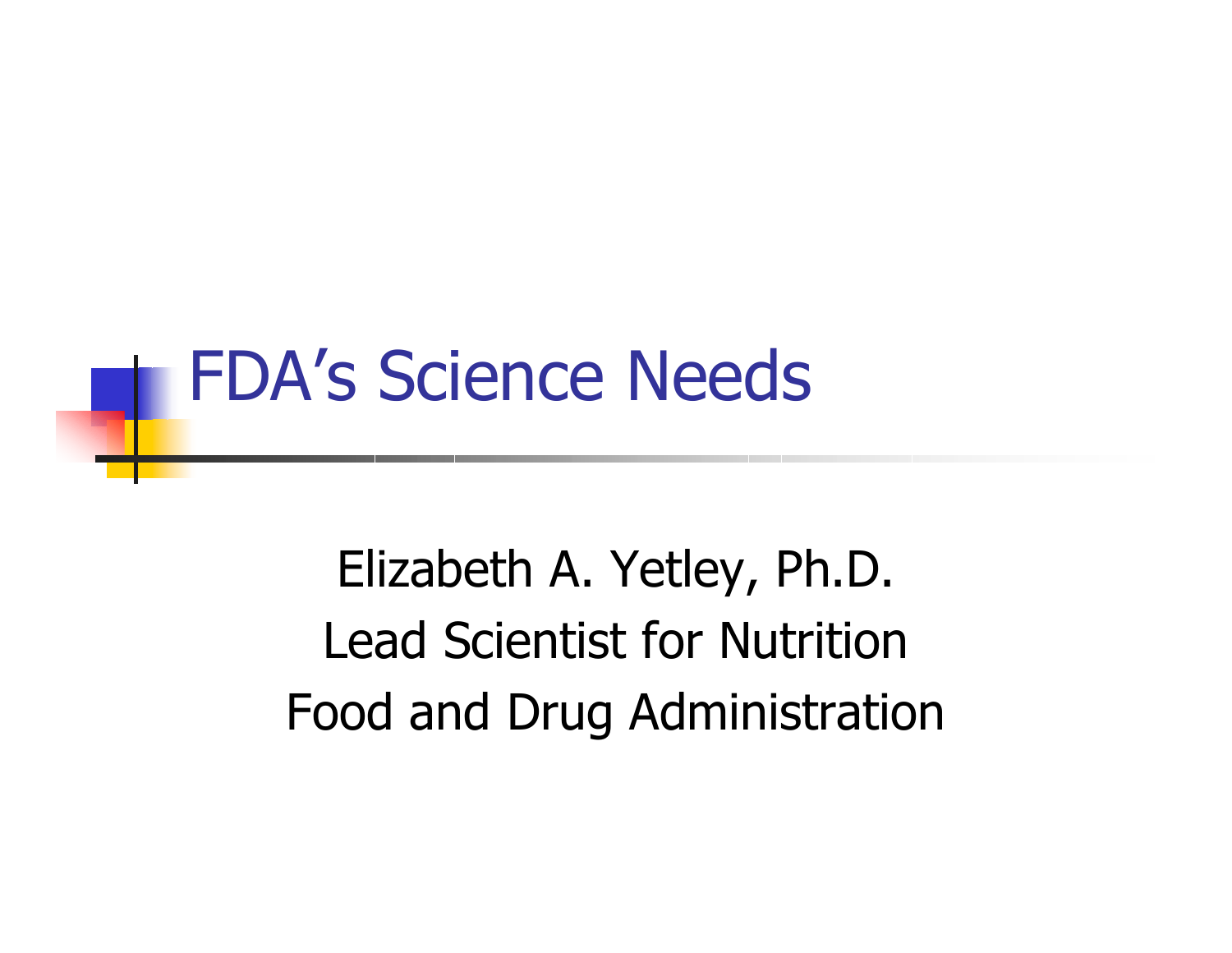#### Legislative Assumptions

**History of Safe Use** 

**Public Health Benefit** 

**Significant or unreasonable risk under** conditions of use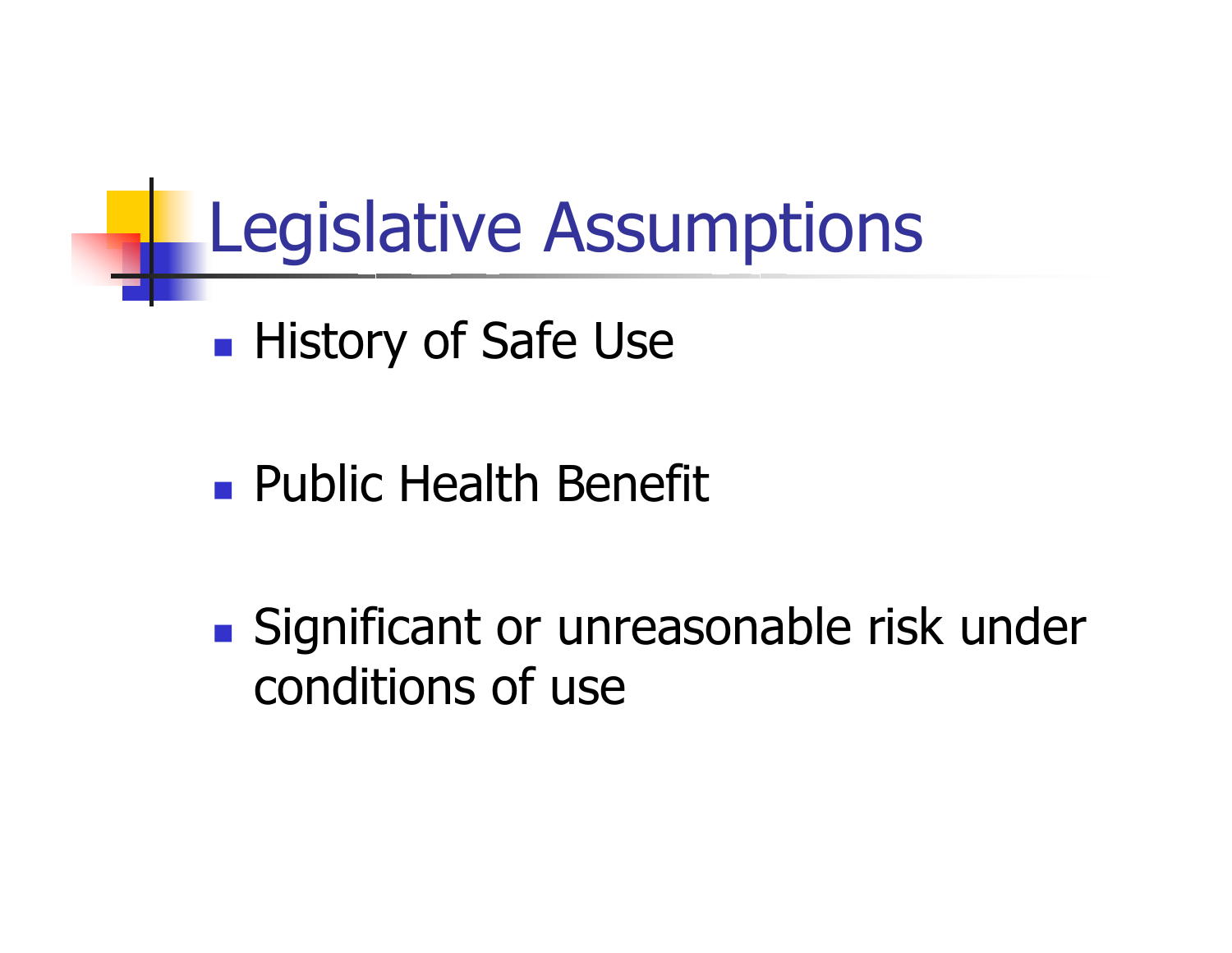# Regulatory Framework

|                   | <b>Supplements</b>                               | <b>Drugs</b>                         |
|-------------------|--------------------------------------------------|--------------------------------------|
| <b>Regulation</b> | Food                                             | Drug                                 |
| <b>Users</b>      | General;<br>healthy                              | Sick;<br>symptomatic                 |
| <b>Safety</b>     | <b>Risk</b>                                      | <b>Risk/benefit</b>                  |
| <b>Claims</b>     | <b>Risk reduction;</b><br>Structure/<br>function | Treat, cure,<br>mitigate,<br>prevent |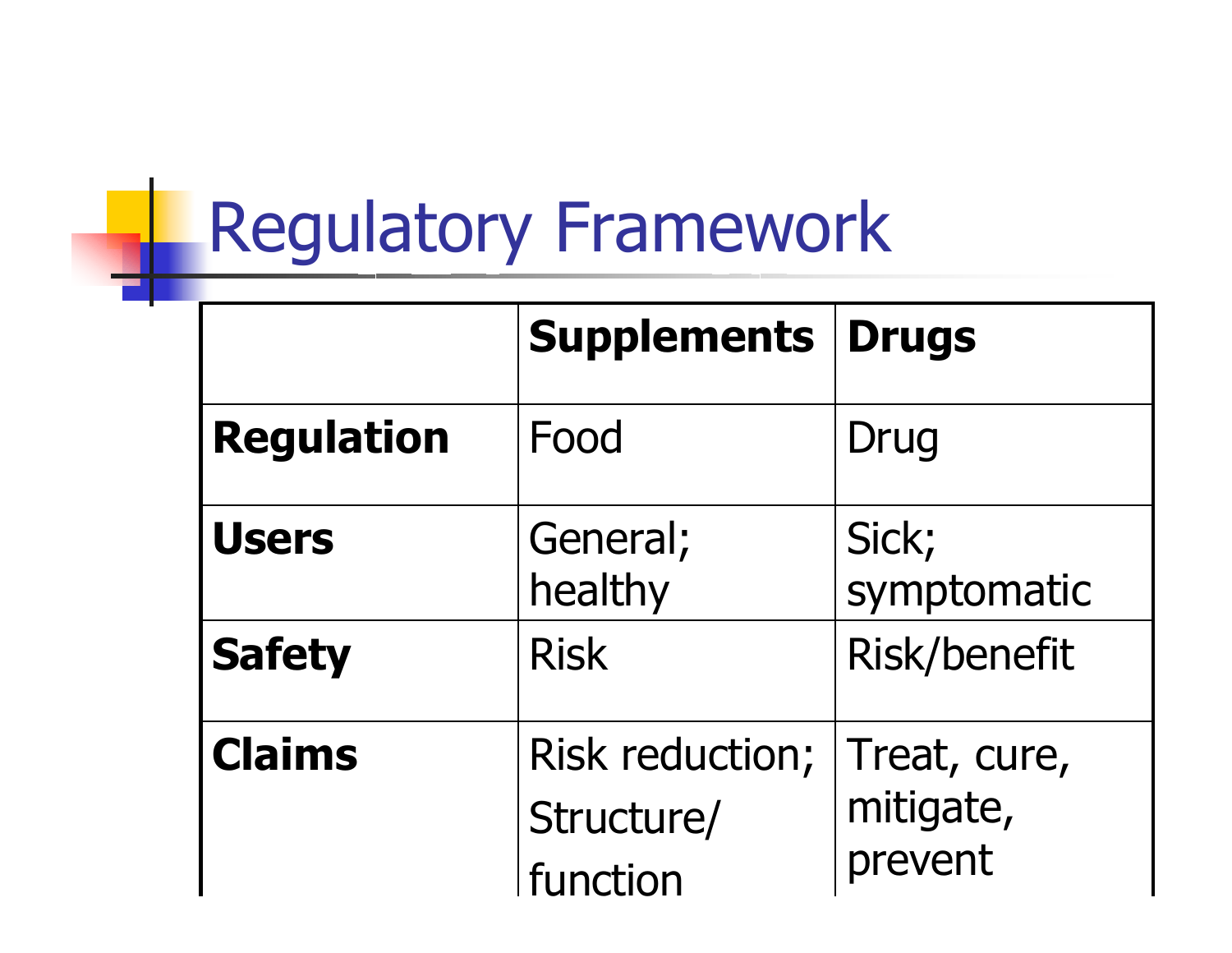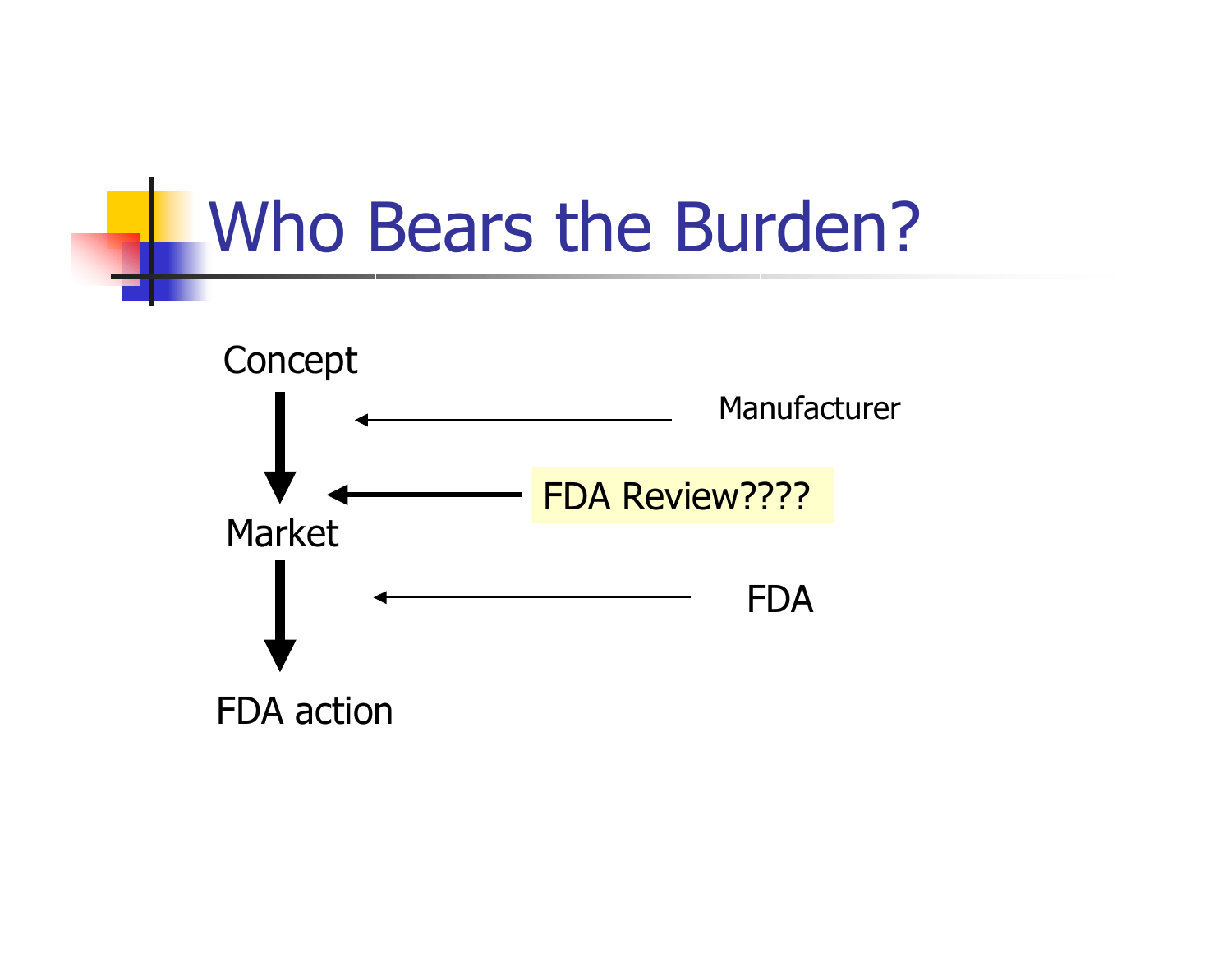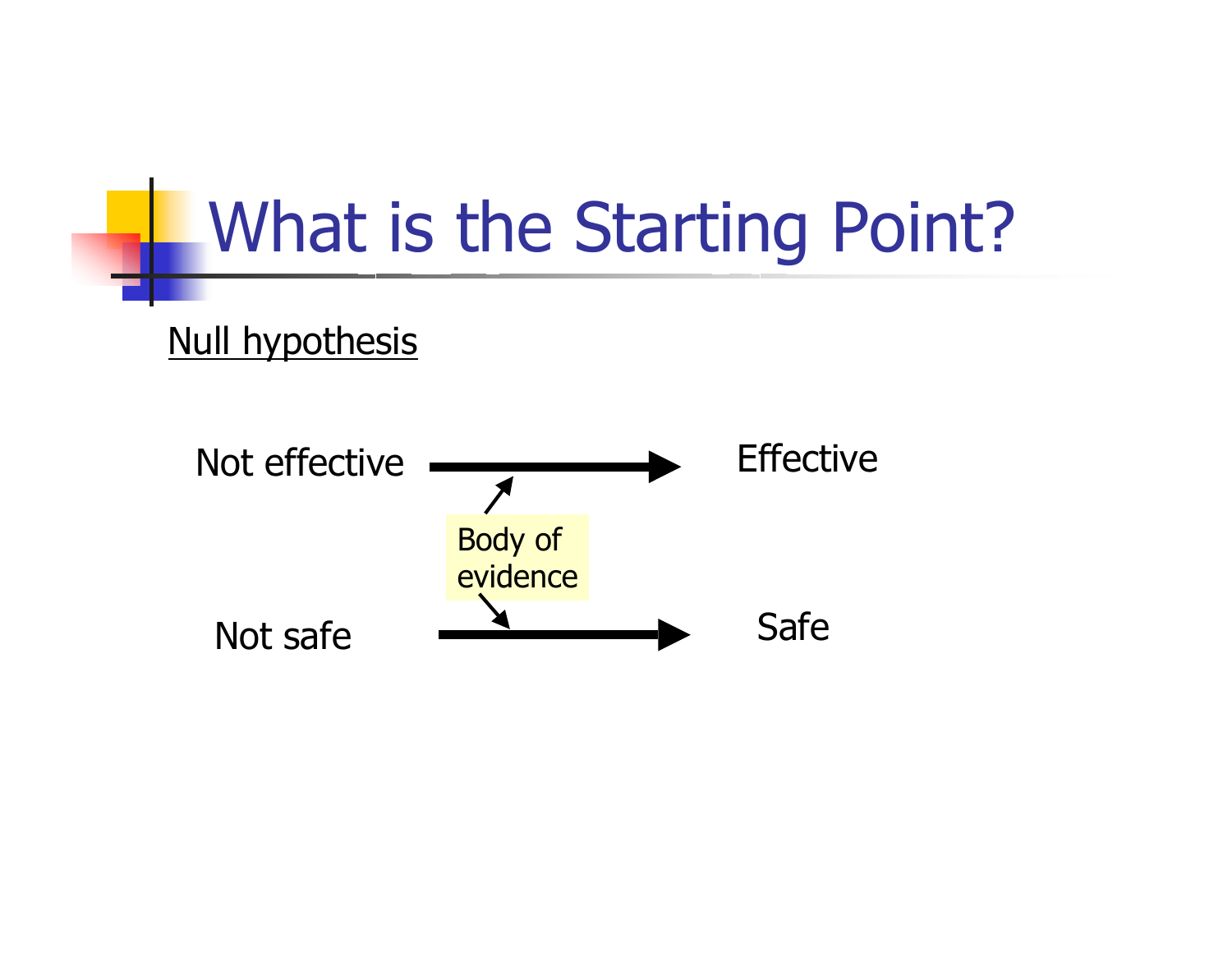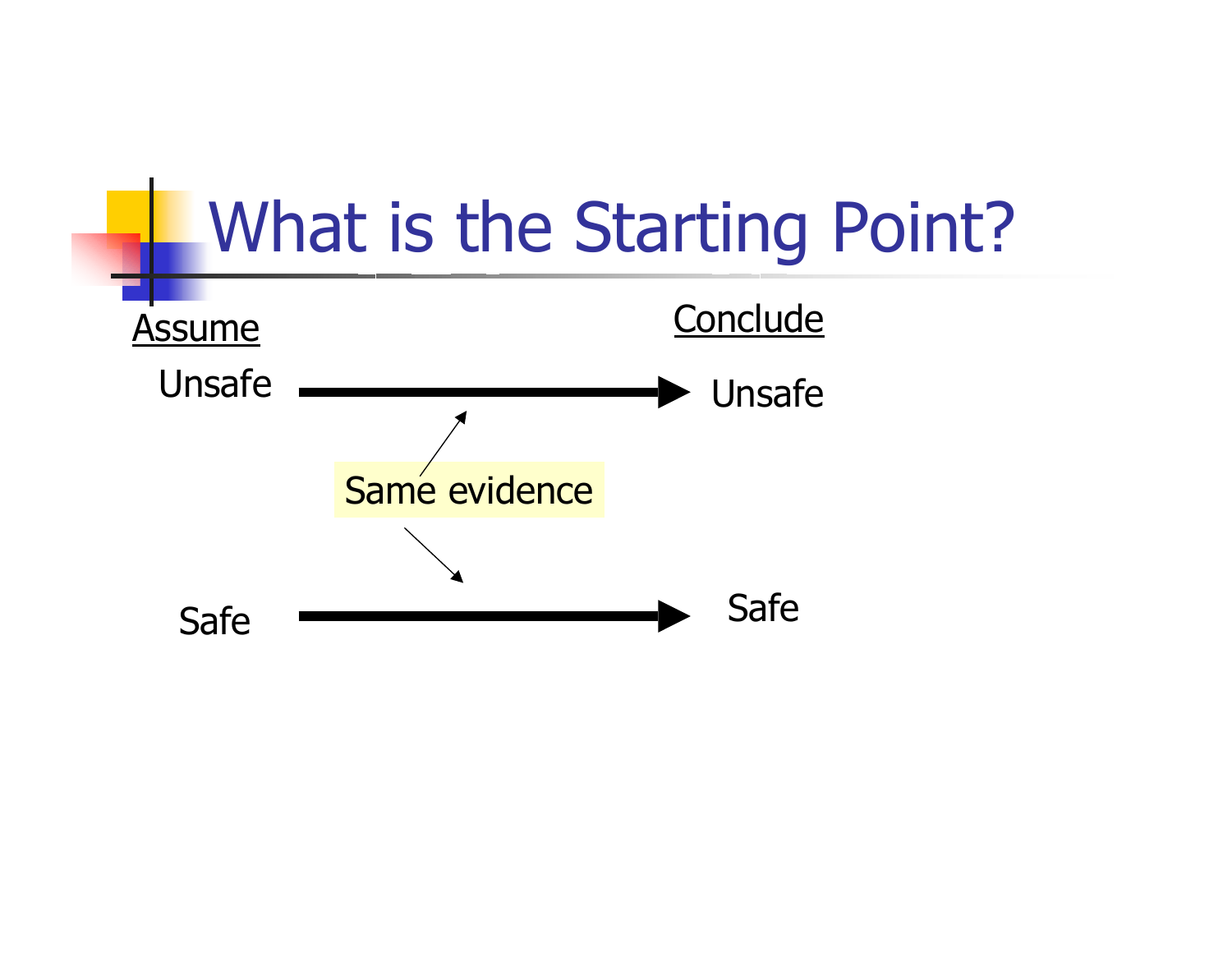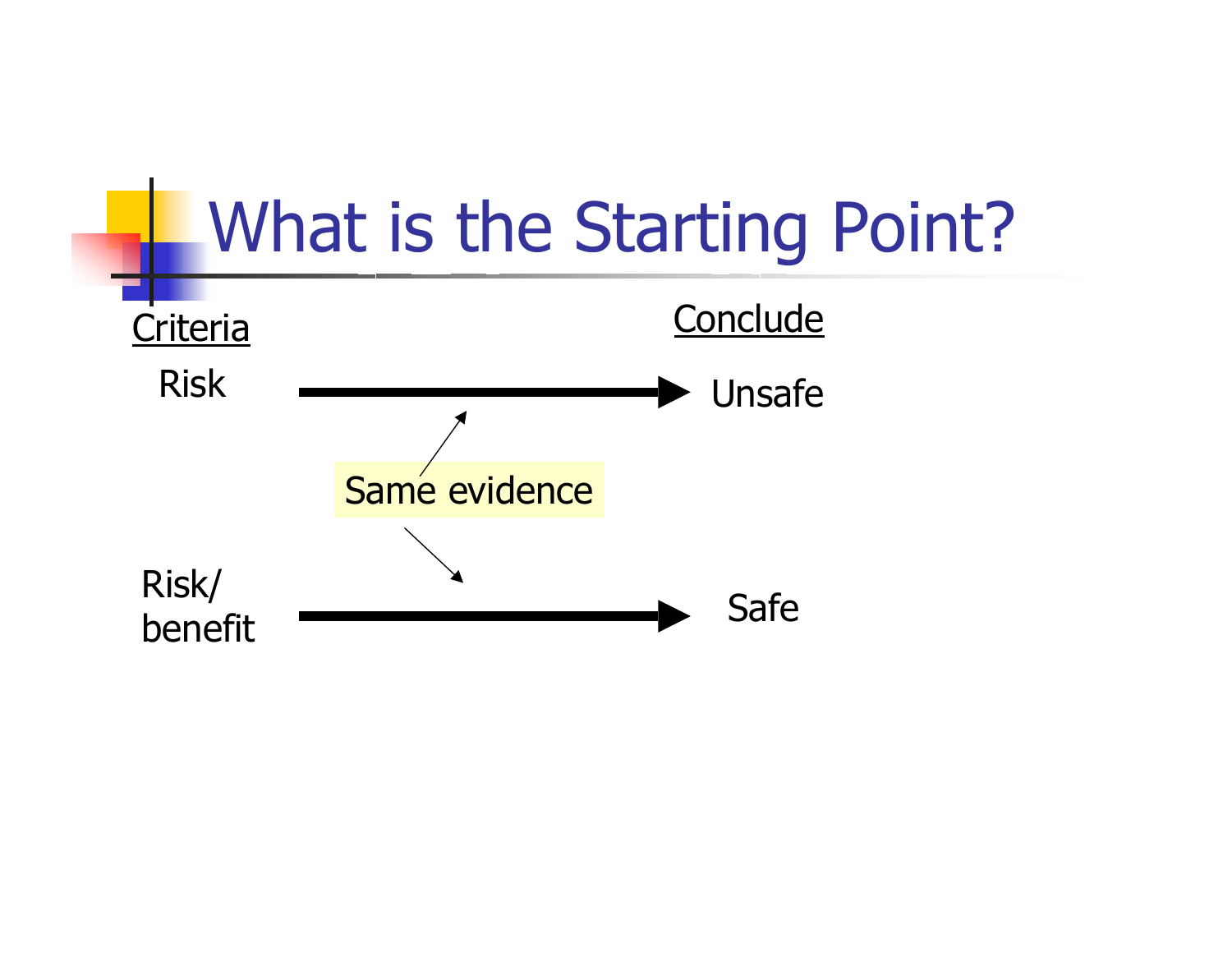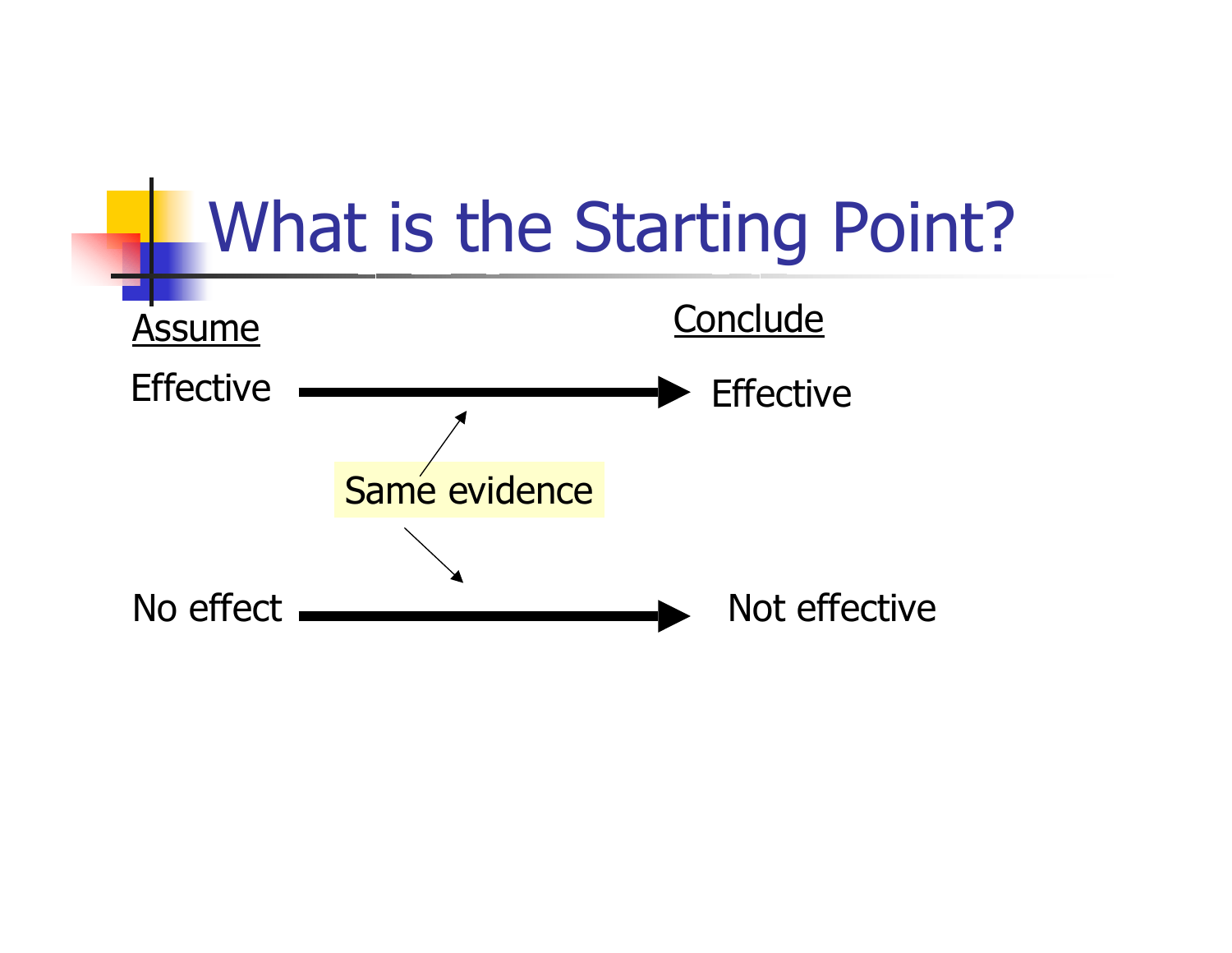

For substance to be marketed under anticipated conditions of use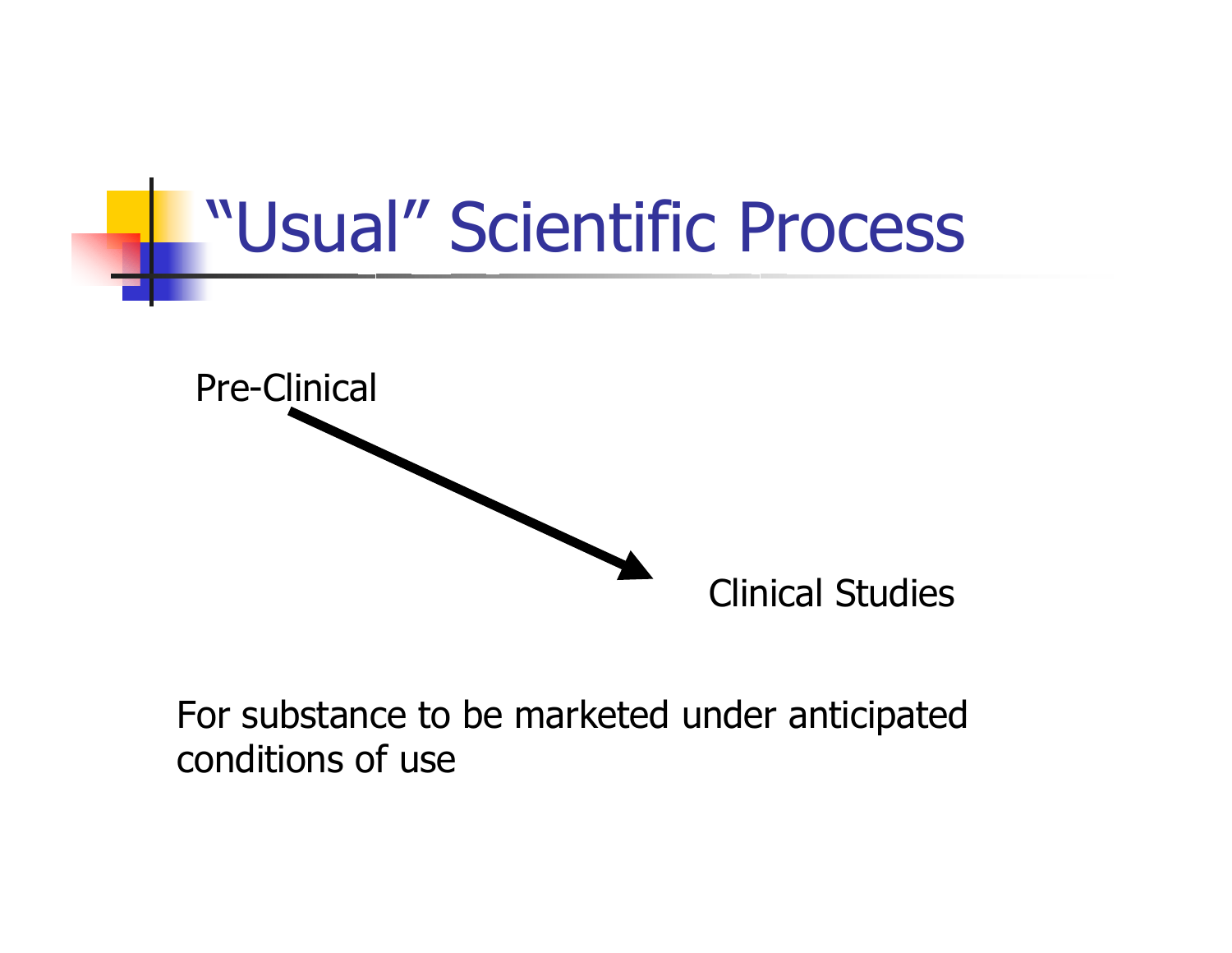#### "Reality" – Scientific Evidence

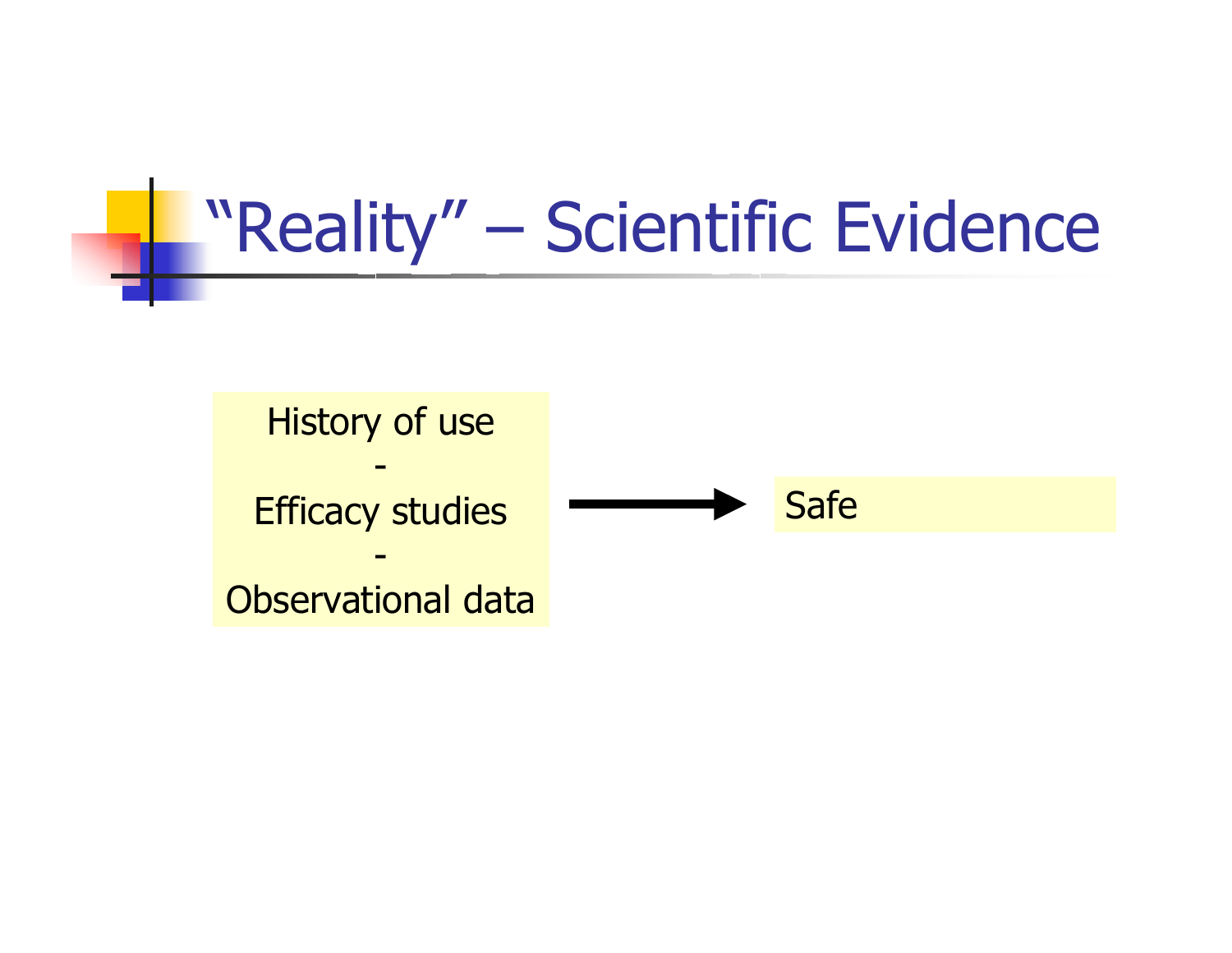#### "Reality" – Scientific Evidence

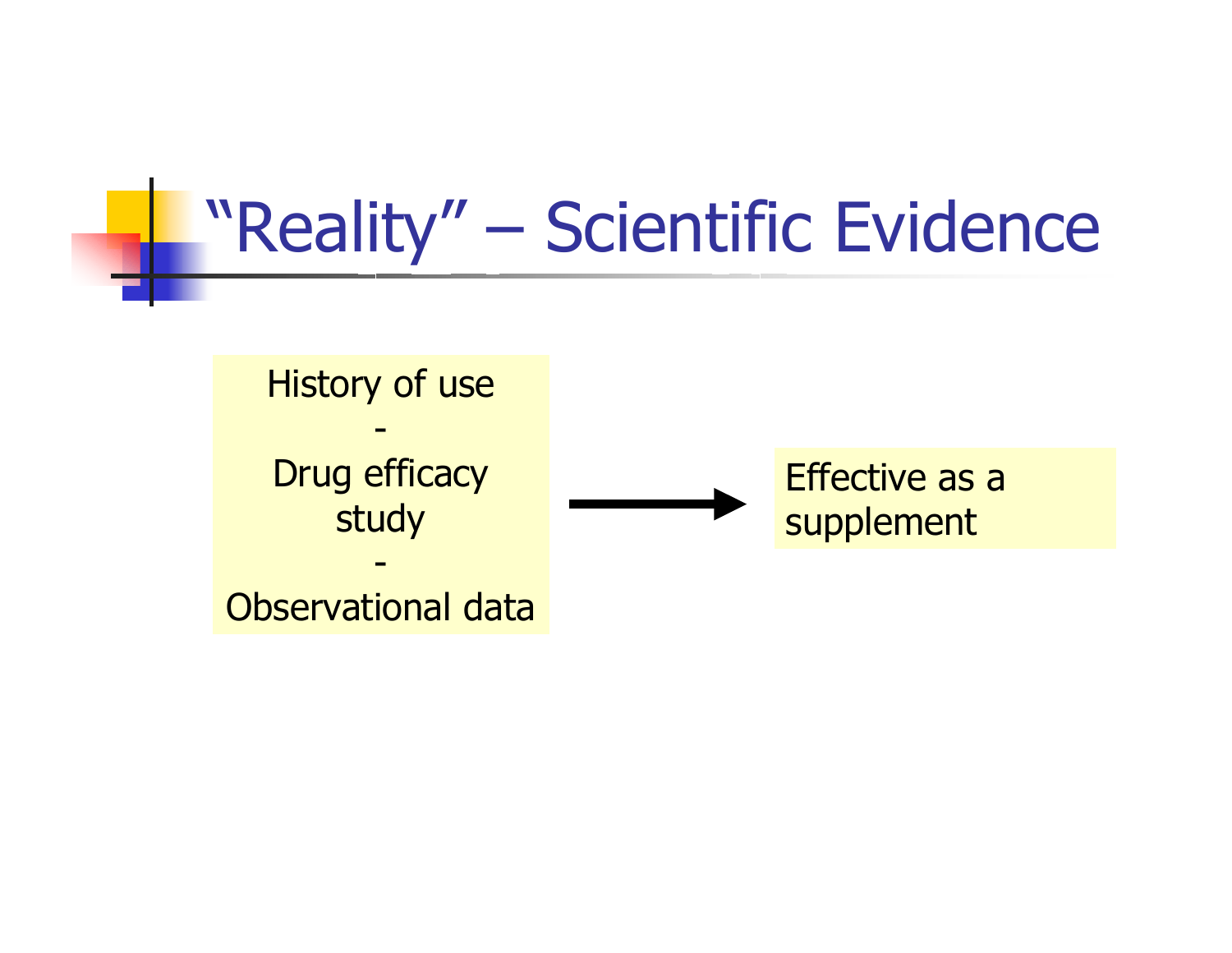#### "Reality" -- Available Evidence

**Generalize:** 

- **Single high dose to lower dose**
- **Short term to long term use**
- **High risk to general population**
- **Quarta Dividendiary Conect products**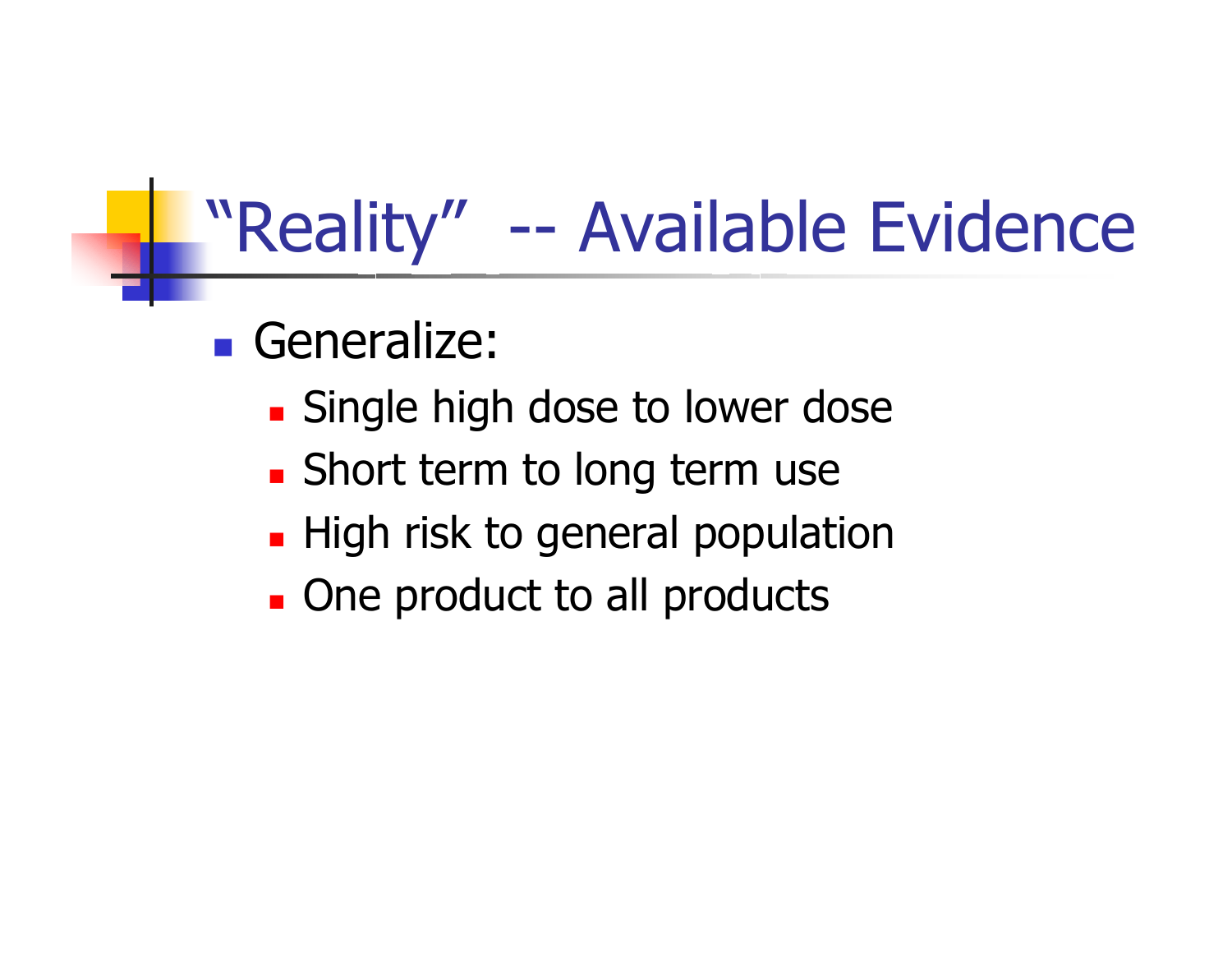## Post-market Safety Challenges

- **Under- and incomplete-reporting**
- **Product composition**
- Consumer:
	- **L** Use patterns
	- **Individual sensitivities**
- **E** Causality
- **Biological plausability**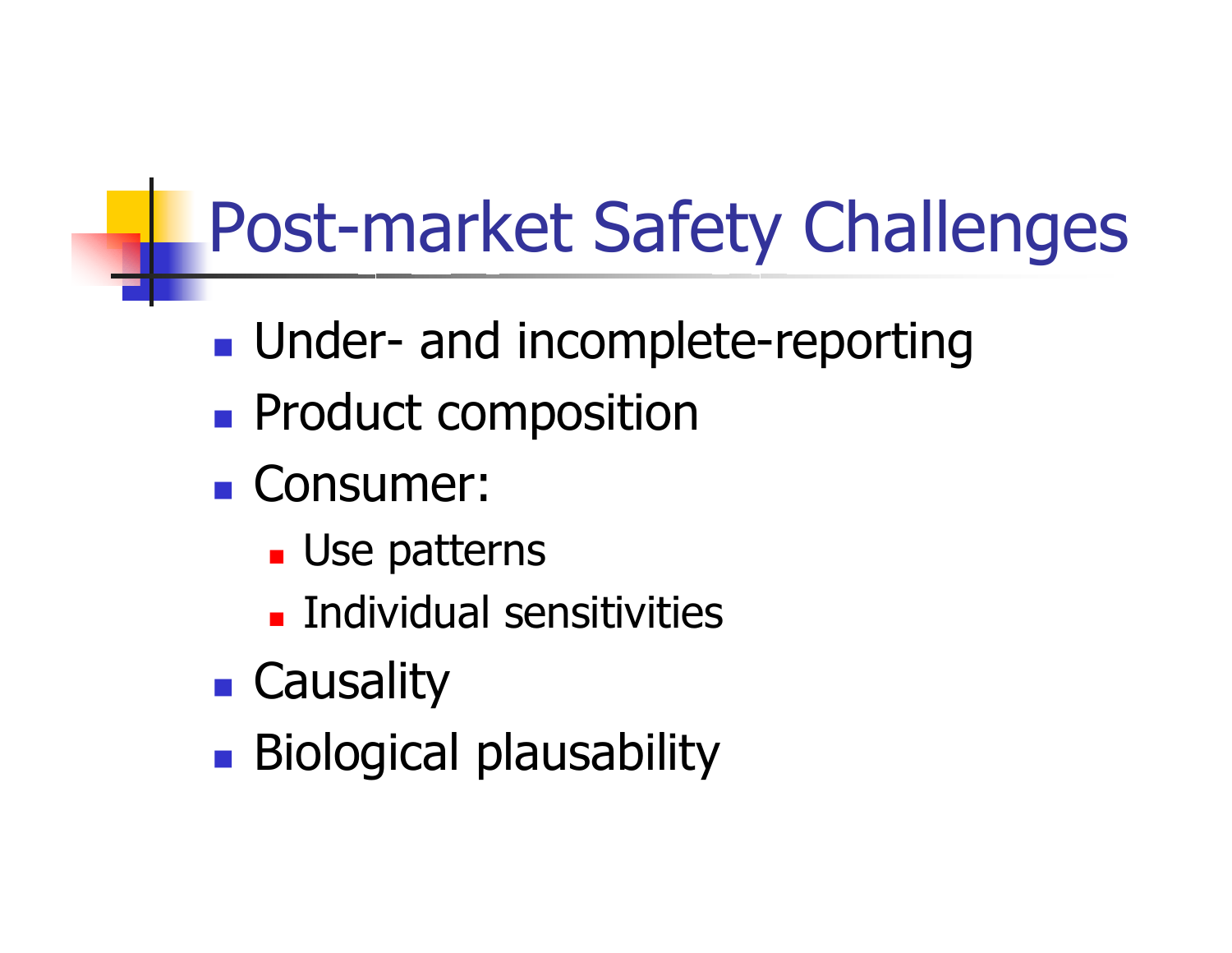# **Ephedra: Adrenergic activity**

|            | Π      | $\boldsymbol{\beta}_1$ | $\beta_2$ | <b>CNS</b>                     |
|------------|--------|------------------------|-----------|--------------------------------|
| Eph        |        | $++$                   | $+ +$     | $\boldsymbol{+}\boldsymbol{+}$ |
| <b>PSE</b> |        | ┿                      | ┿         | ┿                              |
| <b>PPA</b> | $+ +$  | $+/-$                  | $+/-$     | $\boldsymbol{++}$              |
| Nor-eph    | $ +++$ | ╈                      |           |                                |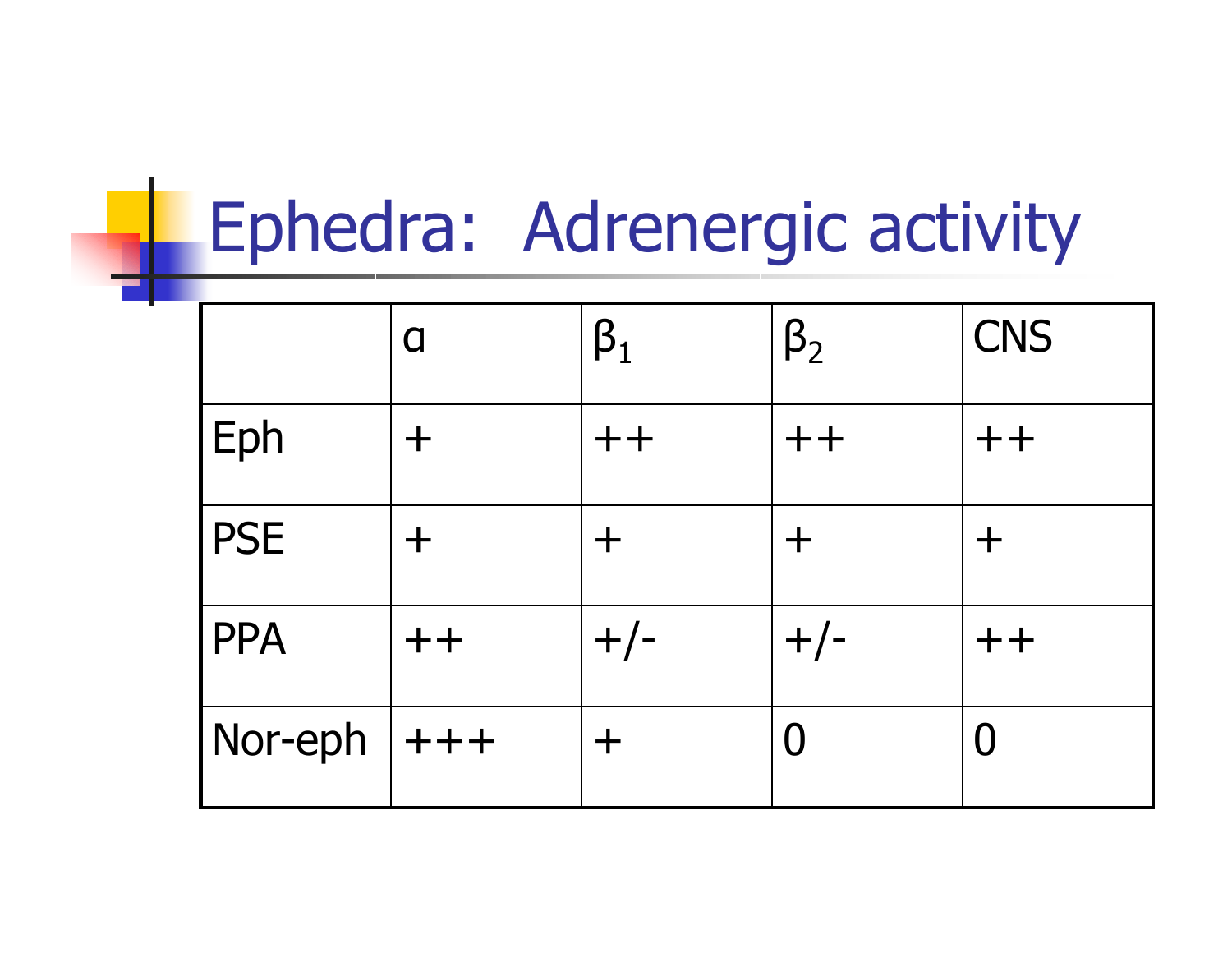## Interactions: Soy Protein

- **Net Effect?** 
	- **Daidzen**
	- **E** Genistein
	- **Equol**
	- Gut flora
	- **Soy protein matrix**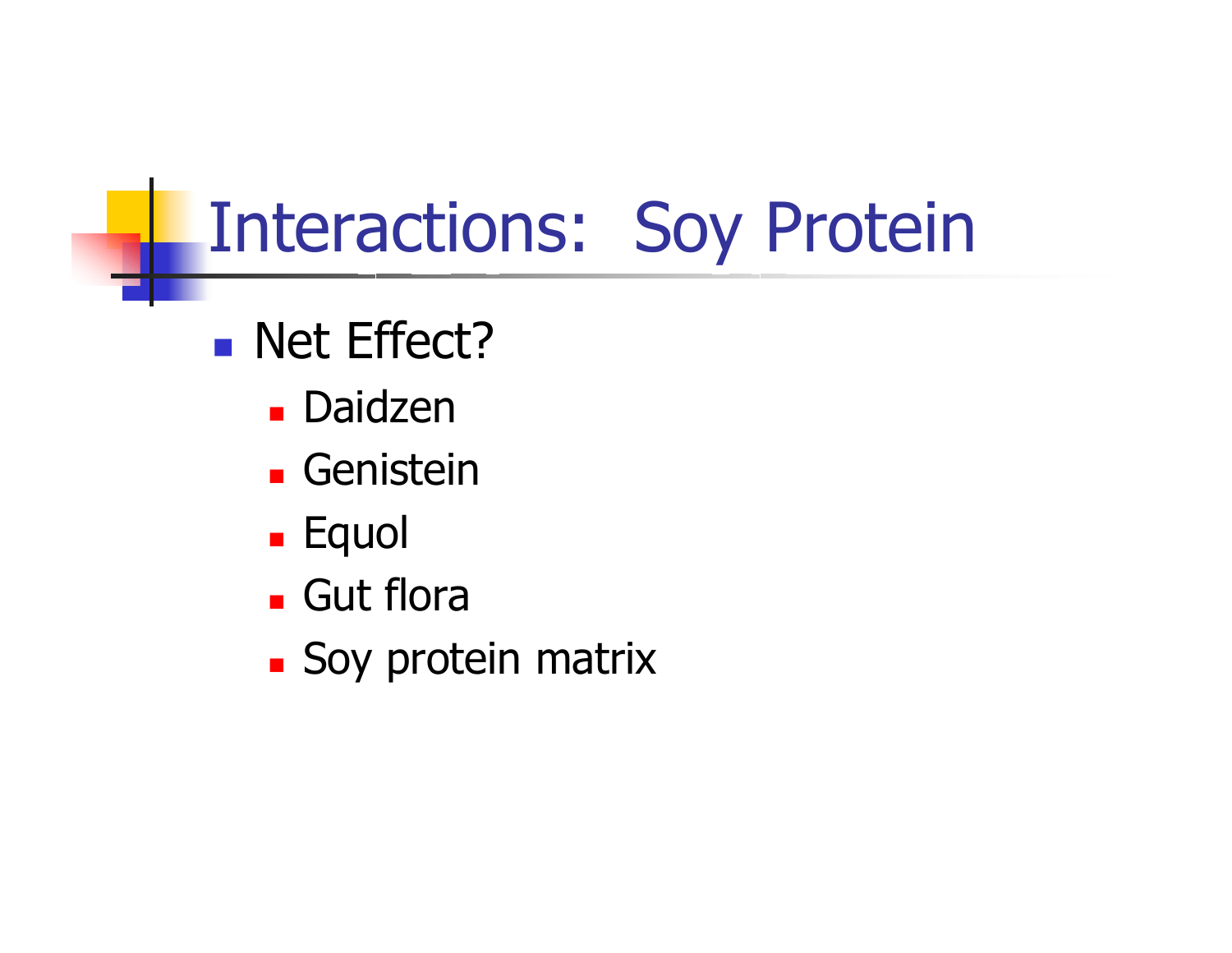

- Active Ingredients/Product:
	- **Mean: 22**
	- Range: 1 to >50
- **Multiple products used**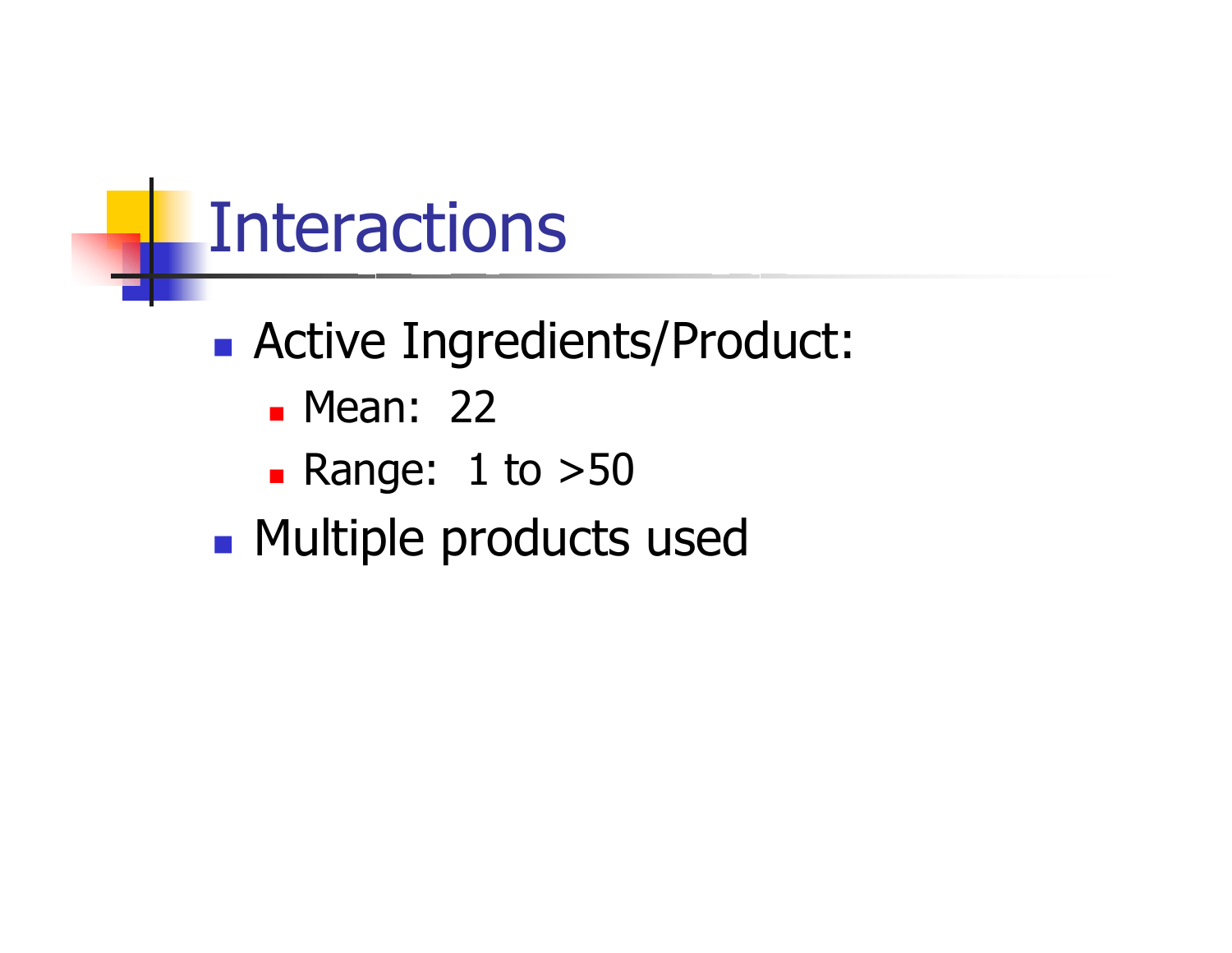## Use Conditions

- **Concurrent rapid weight losses**
- **Physical exertion/dehydration**
- **E** Concurrent illnesses
- **Interactions with drugs and foods**
- **Interactions within individual products**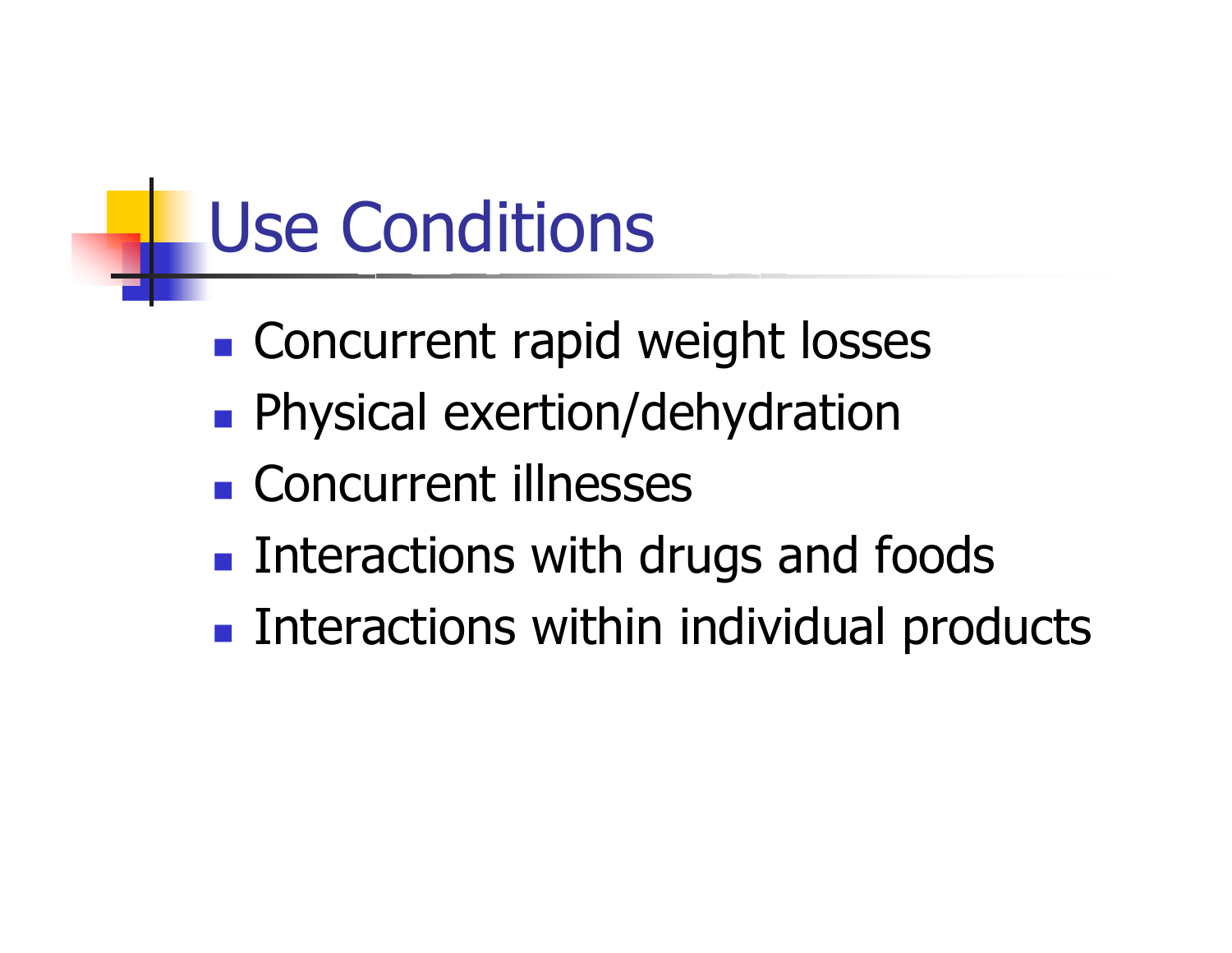## Evaluation strategies

- **Generic vs. product specific**
- **Pre-market systematic approaches**
- **Post-market monitoring and surveillance** 
	- **Biomarkers**
	- **Product composition and use patterns**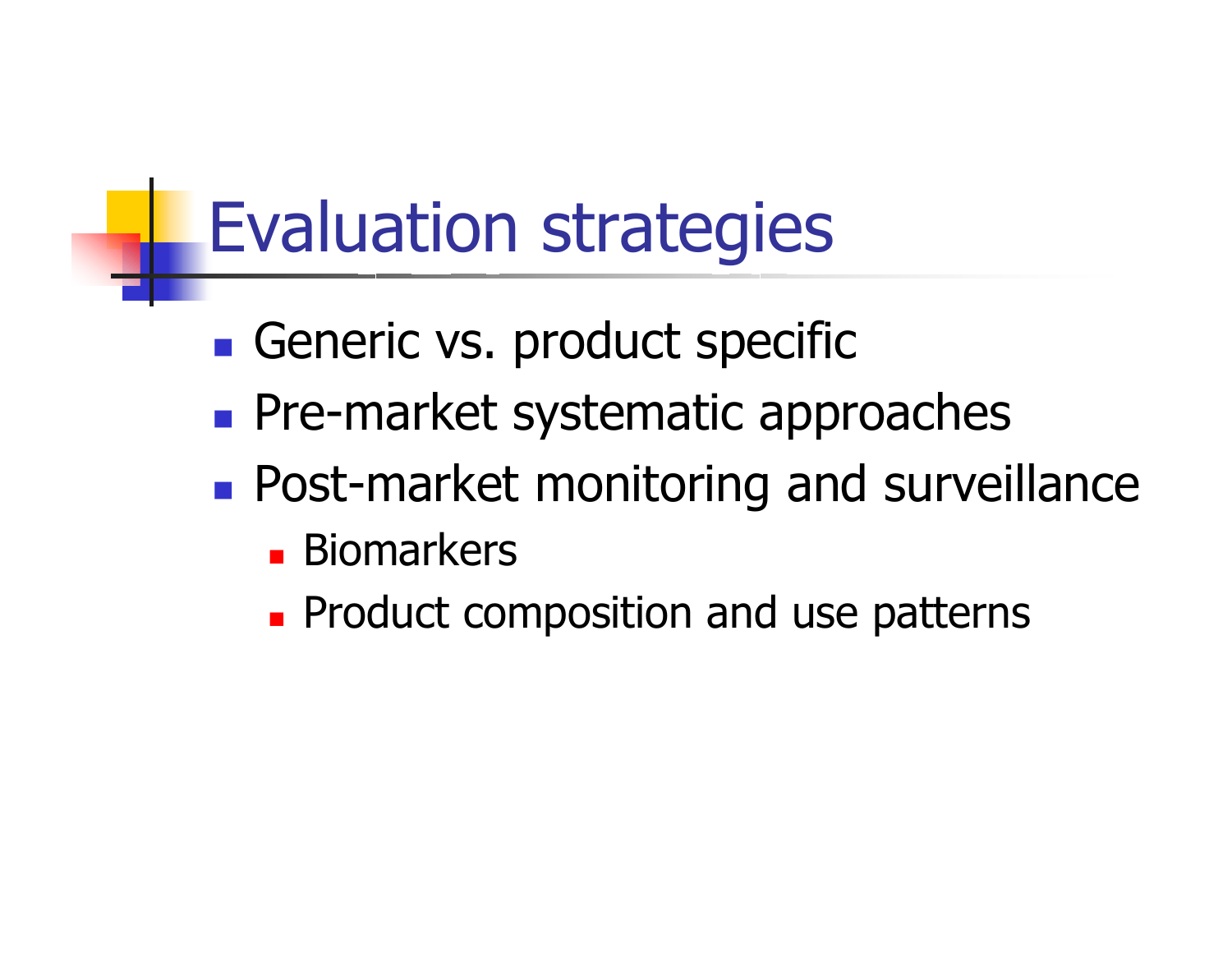### Research Needs

- **Relevance to supplement use as a food**
- **Individual sensitivities/idiosyncrasies**
- Drug and food interactions
- **How use conditions alter potential for** toxicity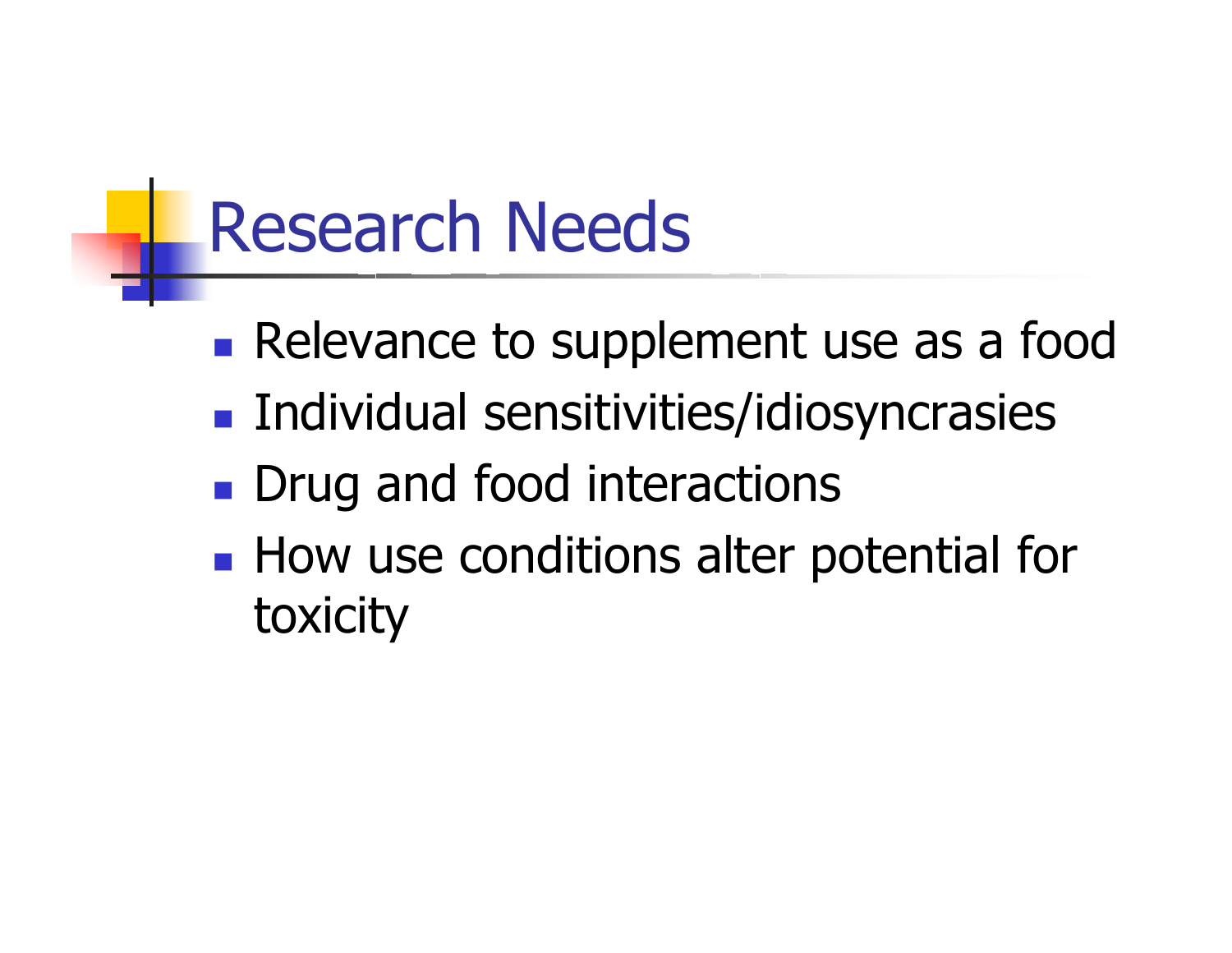## Research Needs

- **Nalidation of analytical methods**
- **Nalidation of rapid screening tests**
- **Nalidation of animal models**
- **Nalidation of "interpretable" biomarkers** for population monitoring and surveillance
- **Relative effects**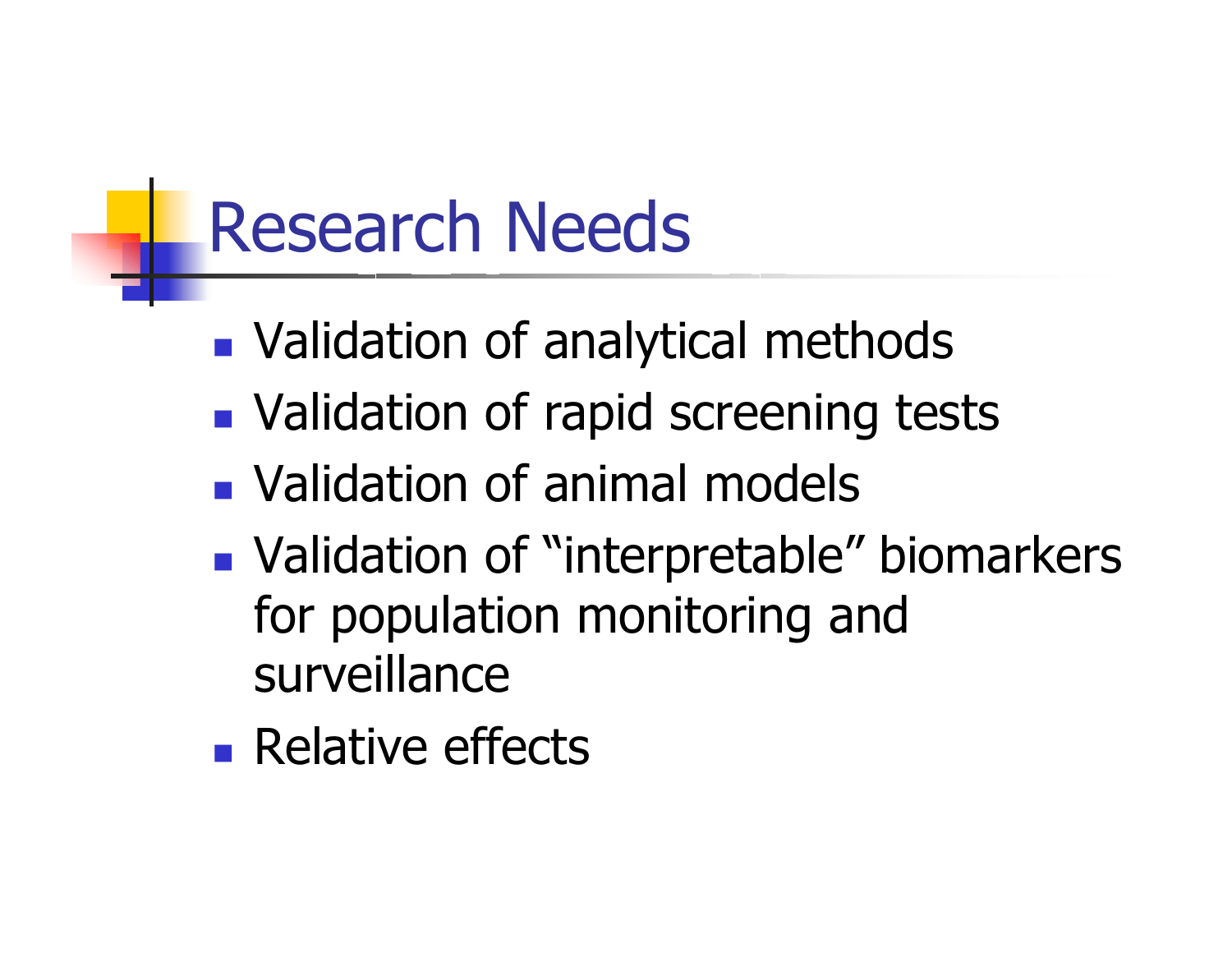## Safety Research Needs

- **Link to adverse events**
- **Relevant to conditions of use**
- **Biological plausibility**
- **Relative toxicities**